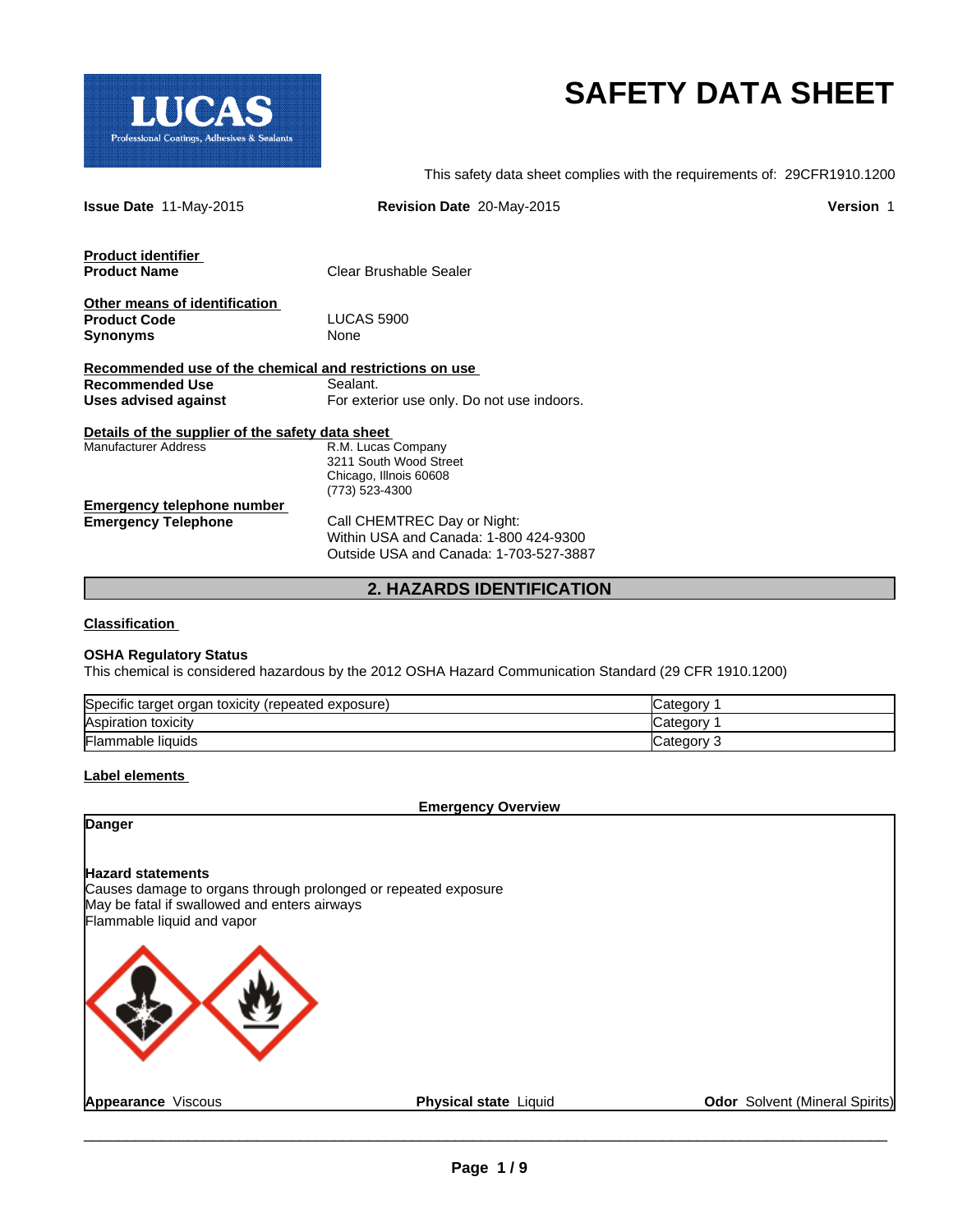# **Precautionary Statements - Prevention**

Do not breathe dust/fume/gas/mist/vapors/spray Wash face, hands and any exposed skin thoroughly after handling Do not eat, drink or smoke when using this product Keep away from heat/sparks/open flames/hot surfaces. Keep container tightly closed when product is not in use. Ground/bond container and receiving equipment Use explosion-proof electrical/ventilating/lighting/equipment Use only non-sparking tools Take precautionary measures against static discharge Wear protective gloves/protective clothing/eye protection/face protection

# **Precautionary Statements - Response**

Get medical advice/attention if you feel unwell IF ON SKIN (or hair): Remove/Take off immediately all contaminated clothing. Rinse skin with water/shower IF SWALLOWED: Immediately call a POISON CENTER or doctor/physician Do NOT induce vomiting In case of fire: Use CO2, dry chemical, or foam for extinction

# **Precautionary Statements - Storage**

Store locked up Store in a well-ventilated place. Keep cool

# **Precautionary Statements - Disposal**

Dispose of contents/container to an approved waste disposal plant

# **Hazards not otherwise classified (HNOC)**

Not applicable

# **Other Information**

- May be harmful in contact with skin
- Causes mild skin irritation
- Toxic to aquatic life with long lasting effects

• Harmful to aquatic life

Unknown acute toxicity 45% of the mixture consists of ingredient(s) of unknown toxicity

 $\overline{\phantom{a}}$  ,  $\overline{\phantom{a}}$  ,  $\overline{\phantom{a}}$  ,  $\overline{\phantom{a}}$  ,  $\overline{\phantom{a}}$  ,  $\overline{\phantom{a}}$  ,  $\overline{\phantom{a}}$  ,  $\overline{\phantom{a}}$  ,  $\overline{\phantom{a}}$  ,  $\overline{\phantom{a}}$  ,  $\overline{\phantom{a}}$  ,  $\overline{\phantom{a}}$  ,  $\overline{\phantom{a}}$  ,  $\overline{\phantom{a}}$  ,  $\overline{\phantom{a}}$  ,  $\overline{\phantom{a}}$ 

# **3. COMPOSITION/INFORMATION ON INGREDIENTS**

# **Substance**

**Mixture**

This product is a mixture.

This material is considered hazardous by the OSHA Hazard Communication Standard (29 CFR 1910.1200).

**Synonyms** None.

**Common name** Sealant and Caulk. **Chemical nature Chemical nature Chemical nature Chemical nature Chemical nature Chemical nature Chemical nature Chemical nature Chemical nature Chemical nature Chemical nature Chemical nature Chemi** 

| <b>Chemical Name</b>                     | CAS No.    | Weight-%    | <b>Trade Secret</b> |
|------------------------------------------|------------|-------------|---------------------|
| Mineral Spirits (with $< 0.1\%$ Benzene) | 8052-41-3  | $20 - 30\%$ |                     |
| Aromatic Naptha (with <0.1% Benzene)     | 64742-95-6 | $20 - 30\%$ |                     |
| <b>Hydrocarbon Resin</b>                 | 69430-35-9 | 10 - 20%    |                     |
| Styrene/Butadiene Copolymer              | 66070-58-4 | 10 - 20%    |                     |
| 1,2,4 Trimethylbenzene                   | 95-63-6    | $0 - 10\%$  |                     |

# **4. FIRST AID MEASURES**

# **Description of first aid measures**

**General advice** Contains petroleum distillate. Harmful or fatal if swallowed.Vapor harmful. May affect the brain or central nervous system causing dizziness, headache, or nausea. Reports have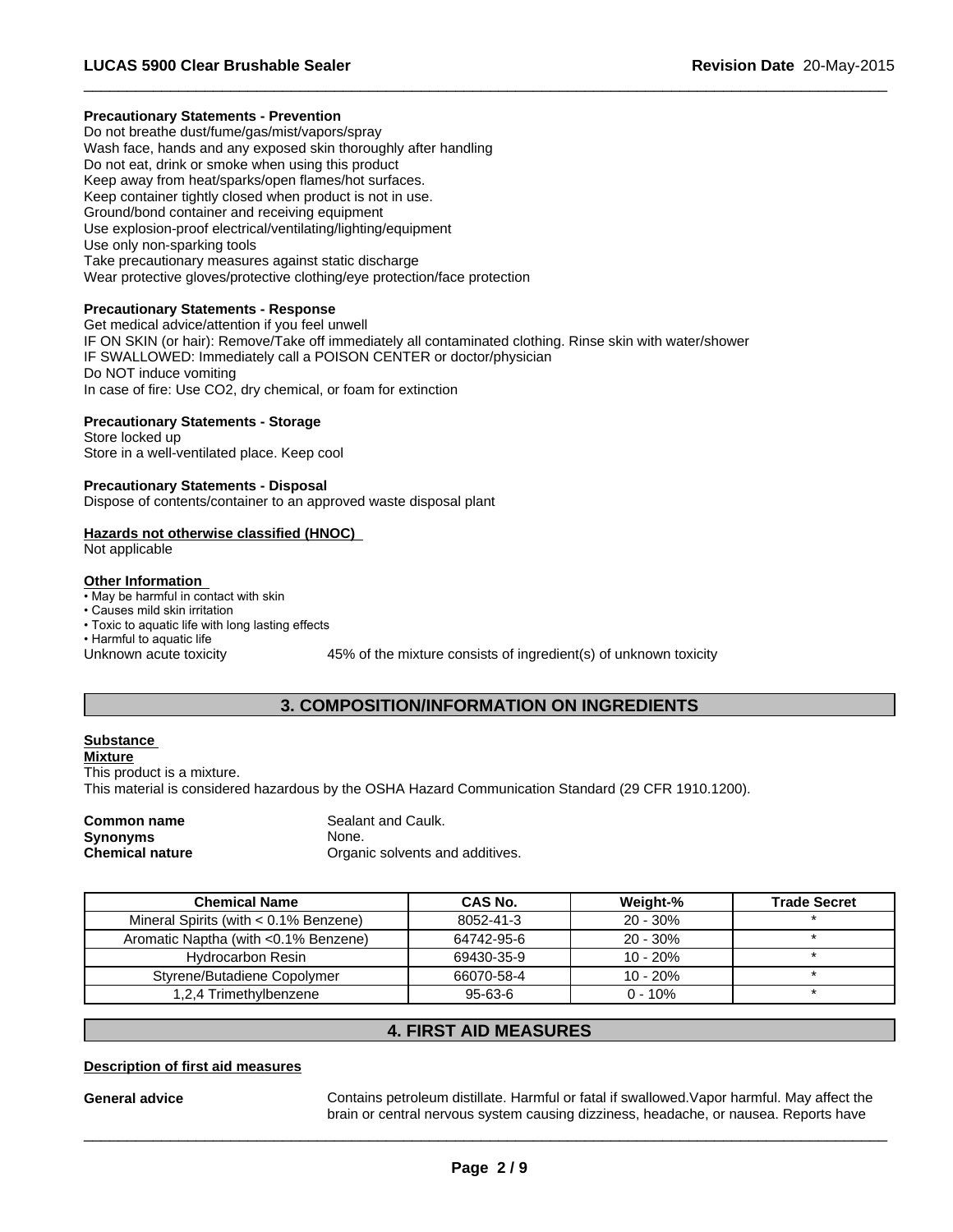| <b>5. FIRE-FIGHTING MEASURES</b>                            |                                                                                                                                                                                                                           |  |  |
|-------------------------------------------------------------|---------------------------------------------------------------------------------------------------------------------------------------------------------------------------------------------------------------------------|--|--|
| Note to physicians                                          | Treat symptomatically.                                                                                                                                                                                                    |  |  |
|                                                             | Indication of any immediate medical attention and special treatment needed                                                                                                                                                |  |  |
| <b>Symptoms</b>                                             | May cause skin irritation. May cause eye irritation.                                                                                                                                                                      |  |  |
| Most important symptoms and effects, both acute and delayed |                                                                                                                                                                                                                           |  |  |
| Self-protection of the first aider                          | First aider: Pay attention to self-protection!.                                                                                                                                                                           |  |  |
| Ingestion                                                   | Not an expected route of exposure. If swallowed, do not induce vomiting. Get medical<br>attention immediately.                                                                                                            |  |  |
| <b>Inhalation</b>                                           | Move to fresh air in case of accidental inhalation of vapors. If continued difficulty with<br>breathing is experienced, get medical attention immediately.                                                                |  |  |
| <b>Skin contact</b>                                         | Wash thoroughly with soap and water. Remove contaminated clothing and shoes. Wash<br>contaminated clothing before reuse. In the case of skin irritation or allergic reactions see a<br>physician.                         |  |  |
| Eye contact                                                 | In the case of contact with eyes, rinse immediately with plenty of water and seek medical<br>advice.                                                                                                                      |  |  |
|                                                             | associated repeated and prolonged occupational exposure to solvents with permanent brain<br>and nervous system damage. Intentional misuse by deliberately concentrating and inhaling<br>contents may be harmful or fatal. |  |  |
|                                                             |                                                                                                                                                                                                                           |  |  |

 $\overline{\phantom{a}}$  ,  $\overline{\phantom{a}}$  ,  $\overline{\phantom{a}}$  ,  $\overline{\phantom{a}}$  ,  $\overline{\phantom{a}}$  ,  $\overline{\phantom{a}}$  ,  $\overline{\phantom{a}}$  ,  $\overline{\phantom{a}}$  ,  $\overline{\phantom{a}}$  ,  $\overline{\phantom{a}}$  ,  $\overline{\phantom{a}}$  ,  $\overline{\phantom{a}}$  ,  $\overline{\phantom{a}}$  ,  $\overline{\phantom{a}}$  ,  $\overline{\phantom{a}}$  ,  $\overline{\phantom{a}}$ 

#### **Suitable extinguishing media**

Use extinguishing measures that are appropriate to local circumstances and the surrounding environment. Dry chemical. Carbon dioxide (CO2). Sand. Use foam or water FOG as a last resort.

**Unsuitable extinguishing media** Do not use a solid water stream as it may scatter and spread fire.

# **Specific hazards arising from the chemical**

Sealed container may rupture/burst when heated or exposed to excessive heat.

**Hazardous combustion products**Thermal decomposition (burning) may release irritating, corrosive and/or toxic gases, vapors and fumes.

**Explosion data Sensitivity to Mechanical Impact** Not sensitive. **Sensitivity to Static Discharge** May be ignited by heat, sparks or flames.

#### **Protective equipment and precautions for firefighters**

As in any fire, wear self-contained breathing apparatus pressure-demand, MSHA/NIOSH (approved or equivalent) and full protective gear.

# **6. ACCIDENTAL RELEASE MEASURES**

#### **Personal precautions, protective equipment and emergency procedures**

| <b>Personal precautions</b>      | No action should be taken involving any personal risk or without suitable training. Use<br>personal protective equipment as required. |
|----------------------------------|---------------------------------------------------------------------------------------------------------------------------------------|
| <b>Other Information</b>         | Eliminate all ignition sources (no smoking, flares, sparks or flames in immediate area).                                              |
| For emergency responders         | Use personal protection recommended in Section 8.                                                                                     |
| <b>Environmental precautions</b> |                                                                                                                                       |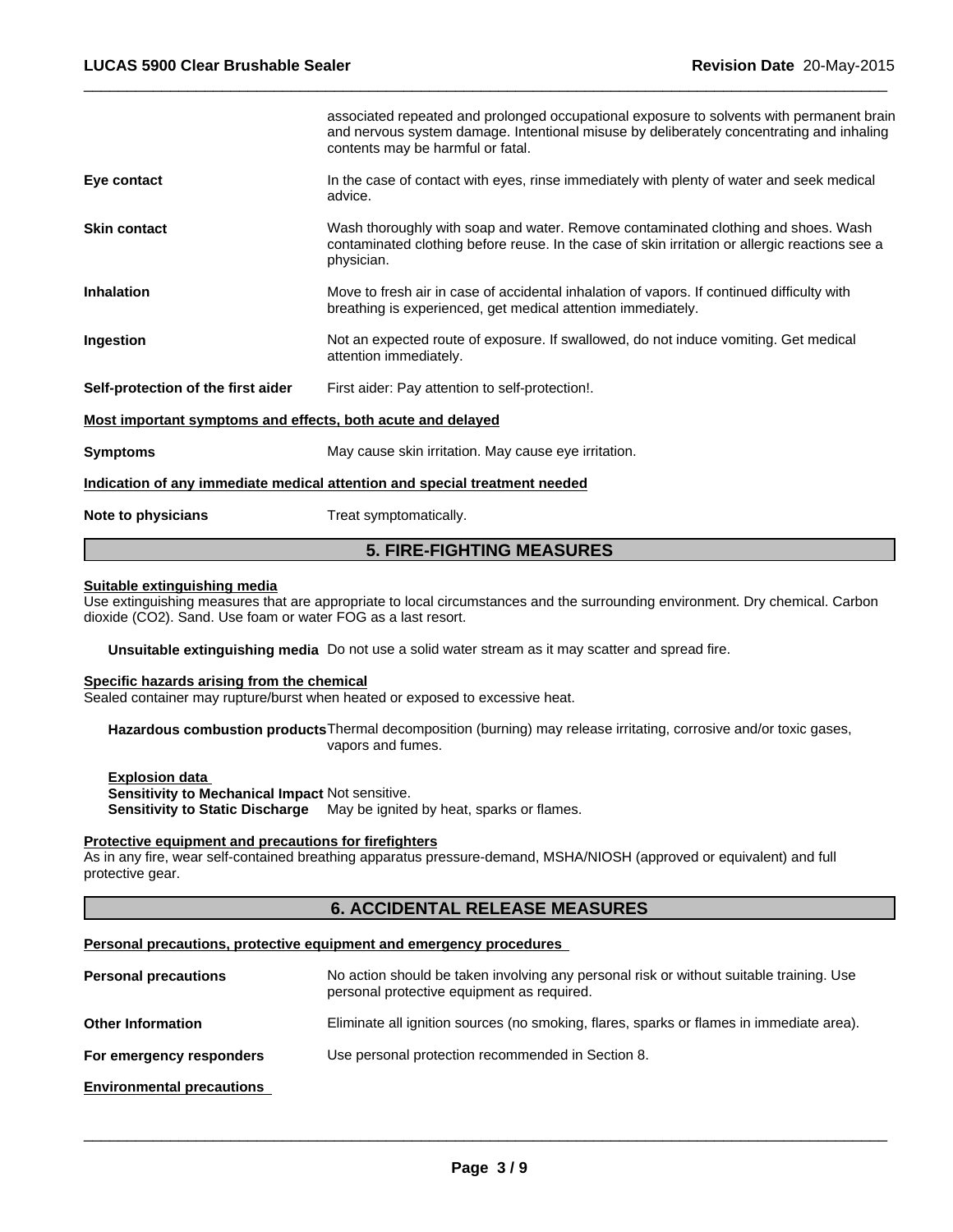| Avoid release to the environment. Prevent further leakage or spillage if safe to do so.<br><b>Environmental precautions</b><br>Prevent product from entering sewers, drains, or waterways. Local authorities should be<br>advised if significant spillages can not be contained. See Section 12 for additional<br>ecological information. |                                                                                                                                                                              |  |  |
|-------------------------------------------------------------------------------------------------------------------------------------------------------------------------------------------------------------------------------------------------------------------------------------------------------------------------------------------|------------------------------------------------------------------------------------------------------------------------------------------------------------------------------|--|--|
| Methods and material for containment and cleaning up                                                                                                                                                                                                                                                                                      |                                                                                                                                                                              |  |  |
| <b>Methods for containment</b>                                                                                                                                                                                                                                                                                                            | Contain spillage with non-combustible absorbent material, e.g. sand, earth, diatomaceous<br>earth, vermiculite.                                                              |  |  |
| Methods for cleaning up                                                                                                                                                                                                                                                                                                                   | Pick up the absorbed material (described just above) and transfer to properly labeled<br>containers for disposal according to local / national regulations (see Section 13). |  |  |
| Prevention of secondary hazards                                                                                                                                                                                                                                                                                                           | Clean contaminated objects and areas thoroughly observing environmental regulations.                                                                                         |  |  |
|                                                                                                                                                                                                                                                                                                                                           | <b>7. HANDLING AND STORAGE</b>                                                                                                                                               |  |  |
| <b>Precautions for safe handling</b>                                                                                                                                                                                                                                                                                                      |                                                                                                                                                                              |  |  |
| Advice on safe handling                                                                                                                                                                                                                                                                                                                   | Use personal protective equipment as required. Remove all sources of ignition. Use only<br>outdoors.                                                                         |  |  |
| Conditions for safe storage, including any incompatibilities                                                                                                                                                                                                                                                                              |                                                                                                                                                                              |  |  |
| <b>Storage Conditions</b>                                                                                                                                                                                                                                                                                                                 | Keep containers tightly closed in a cool, dry, well-ventilated place. Keep away from heat,<br>sparks, flame and other sources of ignition.                                   |  |  |
| Incompatible materials                                                                                                                                                                                                                                                                                                                    | Strong acids. Strong oxidizing agents.                                                                                                                                       |  |  |
|                                                                                                                                                                                                                                                                                                                                           | 8. EXPOSURE CONTROLS/PERSONAL PROTECTION                                                                                                                                     |  |  |

 $\overline{\phantom{a}}$  ,  $\overline{\phantom{a}}$  ,  $\overline{\phantom{a}}$  ,  $\overline{\phantom{a}}$  ,  $\overline{\phantom{a}}$  ,  $\overline{\phantom{a}}$  ,  $\overline{\phantom{a}}$  ,  $\overline{\phantom{a}}$  ,  $\overline{\phantom{a}}$  ,  $\overline{\phantom{a}}$  ,  $\overline{\phantom{a}}$  ,  $\overline{\phantom{a}}$  ,  $\overline{\phantom{a}}$  ,  $\overline{\phantom{a}}$  ,  $\overline{\phantom{a}}$  ,  $\overline{\phantom{a}}$ 

# **Control parameters**

#### **Exposure Guidelines** No ACGIH or OSHA PEL is assigned to this mixture. Exposure limits for the component materials are shown below. This product, as supplied, is not believed to contain any hazardous material that exceeds exposure limits established by OSHA.

| <b>Chemical Name</b>                                     | <b>ACGIH TLV</b> | <b>OSHA PEL</b>                                                                                             | <b>NIOSH IDLH</b>                                                                                   |  |
|----------------------------------------------------------|------------------|-------------------------------------------------------------------------------------------------------------|-----------------------------------------------------------------------------------------------------|--|
| Mineral Spirits (with $< 0.1\%$<br>Benzene)<br>8052-41-3 | TWA: 100 ppm     | TWA: 500 ppm<br>TWA: $2900 \text{ mg/m}^3$<br>(vacated) TWA: 100 ppm<br>(vacated) TWA: $525 \text{ mg/m}^3$ | IDLH: 20000 mg/m <sup>3</sup><br>Ceiling: $1800 \text{ mg/m}^3$ 15 min<br>TWA: $350 \text{ mg/m}^3$ |  |
| 1,2,4 Trimethylbenzene<br>95-63-6                        |                  |                                                                                                             | TWA: 25 ppm<br>TWA: $125 \text{ mg/m}^3$                                                            |  |

# **Appropriate engineering controls**

**Engineering Controls** Use natural cross ventilation, local (mechanical) pick-up, and/or general area mechanical cross ventilation. Ventilation pattern should be designed to prevent accumulation of asphalt vapors. Ventilation must be sufficient to maintain asphalt vapor concentrations below the TWA limits outlined above.

# **Individual protection measures, such as personal protective equipment**

| Wear safety glasses with side shields (or goggles).<br><b>Eye/face protection</b> |                                                                                                                                                                                                 |  |
|-----------------------------------------------------------------------------------|-------------------------------------------------------------------------------------------------------------------------------------------------------------------------------------------------|--|
| Skin and body protection                                                          | Wear protective gloves and protective clothing that is resistant to chemical penetration.                                                                                                       |  |
| <b>Respiratory protection</b>                                                     | No protective equipment is needed under normal use conditions. If exposure limits are<br>exceeded or irritation is experienced, a NIOSH/MSHA approved respiratory protection<br>should be worn. |  |
| <b>General Hygiene Considerations</b>                                             | Wash face, hands and any exposed skin thoroughly after handling. Wash contaminated<br>clothing before reuse.                                                                                    |  |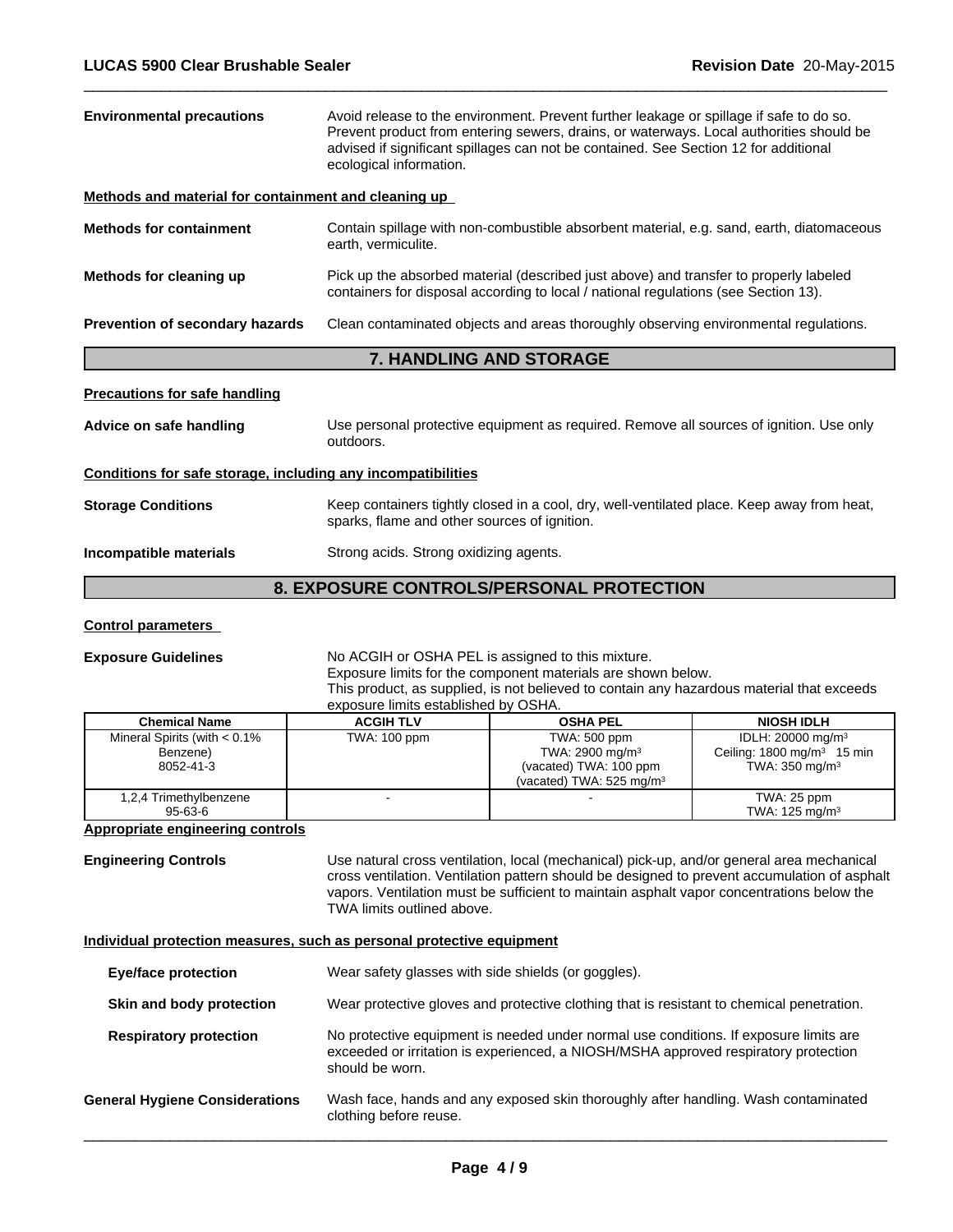# **9. PHYSICAL AND CHEMICAL PROPERTIES**

 $\overline{\phantom{a}}$  ,  $\overline{\phantom{a}}$  ,  $\overline{\phantom{a}}$  ,  $\overline{\phantom{a}}$  ,  $\overline{\phantom{a}}$  ,  $\overline{\phantom{a}}$  ,  $\overline{\phantom{a}}$  ,  $\overline{\phantom{a}}$  ,  $\overline{\phantom{a}}$  ,  $\overline{\phantom{a}}$  ,  $\overline{\phantom{a}}$  ,  $\overline{\phantom{a}}$  ,  $\overline{\phantom{a}}$  ,  $\overline{\phantom{a}}$  ,  $\overline{\phantom{a}}$  ,  $\overline{\phantom{a}}$ 

# **Information on basic physical and chemical properties**

| <b>Physical state</b><br>Appearance<br>Color                                                                  | Liquid<br><b>Viscous</b><br>White                                                                           | Odor<br><b>Odor threshold</b>                  | Solvent (Mineral Spirits)<br>1-30 PPM. Odor<br>thresholds vary greatly.<br>Do not rely on odor<br>threshold alone to<br>determine potentially<br>hazardous substances. |
|---------------------------------------------------------------------------------------------------------------|-------------------------------------------------------------------------------------------------------------|------------------------------------------------|------------------------------------------------------------------------------------------------------------------------------------------------------------------------|
| <b>Property</b>                                                                                               | Values                                                                                                      | Remarks • Method                               |                                                                                                                                                                        |
| pН                                                                                                            | Not applicable                                                                                              |                                                |                                                                                                                                                                        |
| <b>Melting point/freezing point</b>                                                                           | None / -70 °C None / -94 °F                                                                                 | shown.                                         | Melting Point is not applicable. Freezing points are                                                                                                                   |
| Boiling point / boiling range                                                                                 | > 154 °C / 310 °F                                                                                           |                                                |                                                                                                                                                                        |
| <b>Flash point</b>                                                                                            | > 40.5 °C / > 105 °F                                                                                        | Setaflash                                      |                                                                                                                                                                        |
| <b>Evaporation rate</b>                                                                                       | 0.1                                                                                                         | Butly acetate $= 1$                            |                                                                                                                                                                        |
| Flammability (solid, gas)                                                                                     | No information available                                                                                    |                                                |                                                                                                                                                                        |
| <b>Flammability Limit in Air</b>                                                                              |                                                                                                             | C.                                             | Flammable above 105 degrees F and 40.5 degrees                                                                                                                         |
| <b>Upper flammability limit:</b>                                                                              | 7.0                                                                                                         |                                                |                                                                                                                                                                        |
| Lower flammability limit:                                                                                     | 1.6                                                                                                         |                                                |                                                                                                                                                                        |
| Vapor pressure                                                                                                | $0.3$ (kPa)                                                                                                 | @ 20 °C                                        |                                                                                                                                                                        |
| <b>Vapor density</b>                                                                                          | 5.3                                                                                                         | Where: Air = 1 at 68 degrees $F(20$ degrees C) |                                                                                                                                                                        |
| <b>Specific Gravity</b>                                                                                       | 1.10                                                                                                        | Water = $1g/ml$                                |                                                                                                                                                                        |
| <b>Water solubility</b>                                                                                       | Insoluble                                                                                                   |                                                |                                                                                                                                                                        |
| Solubility in other solvents                                                                                  | Soluble in aromatic and aliphatic<br>solvents.                                                              |                                                |                                                                                                                                                                        |
| <b>Partition coefficient</b>                                                                                  | No information available                                                                                    | No data available.                             |                                                                                                                                                                        |
| <b>Autoignition temperature</b>                                                                               | 330 °C / 626 °F                                                                                             |                                                |                                                                                                                                                                        |
| <b>Decomposition temperature</b>                                                                              | No information available                                                                                    |                                                |                                                                                                                                                                        |
| <b>Kinematic viscosity</b>                                                                                    | No information available                                                                                    |                                                |                                                                                                                                                                        |
| <b>Dynamic viscosity</b>                                                                                      | No information available                                                                                    |                                                |                                                                                                                                                                        |
| <b>Explosive properties</b><br><b>Oxidizing properties</b>                                                    | Vapor accumulation could flash or explode if ignited.<br>None                                               |                                                |                                                                                                                                                                        |
|                                                                                                               |                                                                                                             |                                                |                                                                                                                                                                        |
| <b>Other Information</b>                                                                                      |                                                                                                             |                                                |                                                                                                                                                                        |
| <b>Softening point</b><br>Molecular weight<br><b>VOC Content (%)</b><br><b>Density</b><br><b>Bulk density</b> | Not applicable<br>No information available<br>Less than $550$ g/l.<br>9.0 to 9.4 10lb/gal<br>Not applicable |                                                |                                                                                                                                                                        |

# **10. STABILITY AND REACTIVITY**

**Reactivity**<br>Not applicable

Not applicable

**Chemical stability** Stable. **Possibility of Hazardous Reactions** None under normal use. **Hazardous polymerization** Hazardous polymerization does not occur.

**Conditions to avoid**

Avoid static discharge. Avoid heat, sparks, and open flame.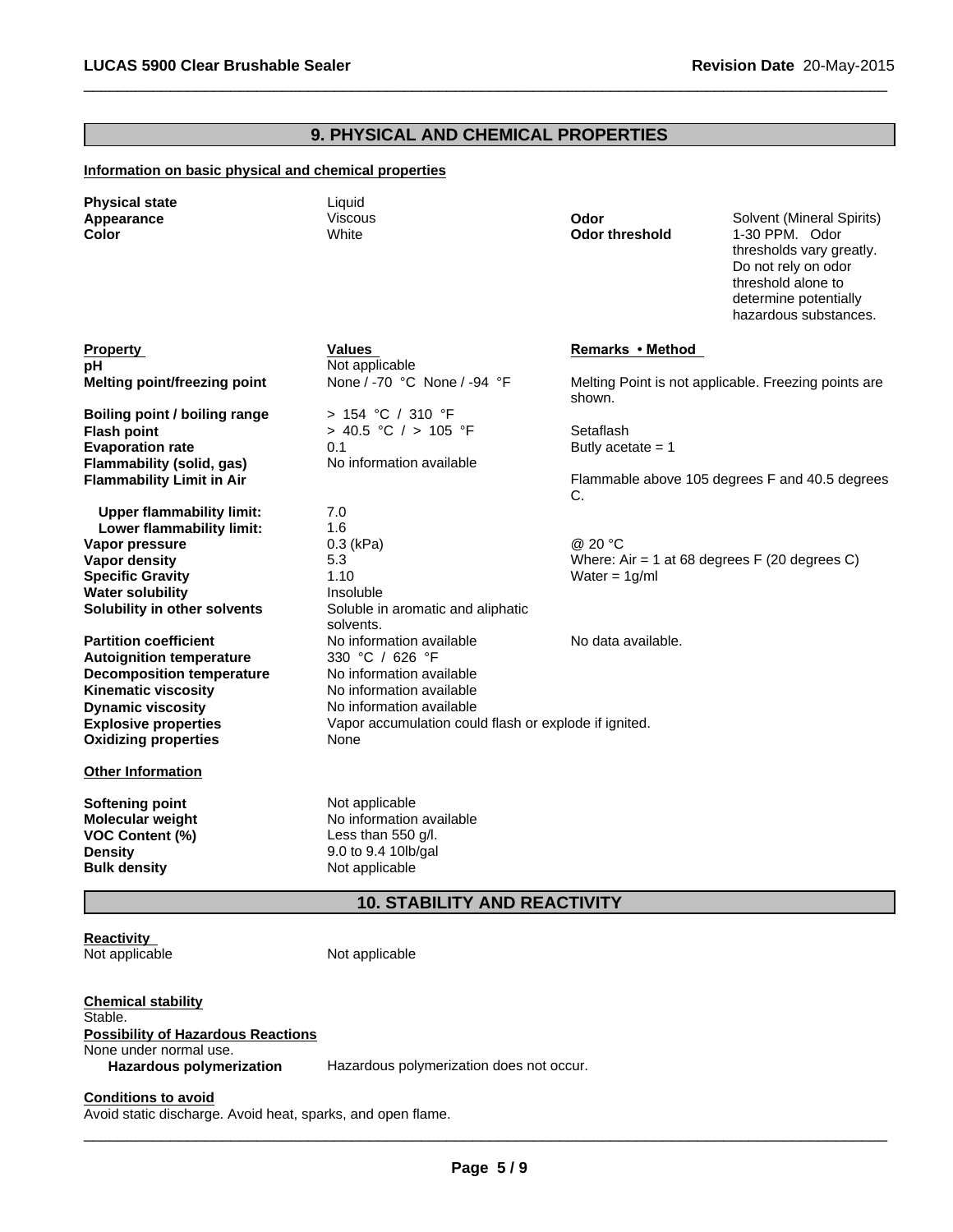# **Incompatible materials**

Strong acids. Strong oxidizing agents.

**Hazardous Decomposition Products**

Combustion may produce carbon monoxide, carbon dioxide, and other asphyxiants.

# **11. TOXICOLOGICAL INFORMATION**

 $\overline{\phantom{a}}$  ,  $\overline{\phantom{a}}$  ,  $\overline{\phantom{a}}$  ,  $\overline{\phantom{a}}$  ,  $\overline{\phantom{a}}$  ,  $\overline{\phantom{a}}$  ,  $\overline{\phantom{a}}$  ,  $\overline{\phantom{a}}$  ,  $\overline{\phantom{a}}$  ,  $\overline{\phantom{a}}$  ,  $\overline{\phantom{a}}$  ,  $\overline{\phantom{a}}$  ,  $\overline{\phantom{a}}$  ,  $\overline{\phantom{a}}$  ,  $\overline{\phantom{a}}$  ,  $\overline{\phantom{a}}$ 

# **Information on likely routes of exposure**

| <b>Product Information</b>   | Toxicological testing has not been conducted for this product overall. Available toxicological<br>data for individualing redients are summarized below.                                                                                                                                                                                                                                                                                                                                                                                                                                                                                           |  |
|------------------------------|---------------------------------------------------------------------------------------------------------------------------------------------------------------------------------------------------------------------------------------------------------------------------------------------------------------------------------------------------------------------------------------------------------------------------------------------------------------------------------------------------------------------------------------------------------------------------------------------------------------------------------------------------|--|
| <b>Inhalation</b>            | Avoid breathing vapors or mists.                                                                                                                                                                                                                                                                                                                                                                                                                                                                                                                                                                                                                  |  |
| Eye contact                  | Avoid contact with eyes. Contact with eyes may cause irritation.                                                                                                                                                                                                                                                                                                                                                                                                                                                                                                                                                                                  |  |
| <b>Skin contact</b>          | May cause irritation.                                                                                                                                                                                                                                                                                                                                                                                                                                                                                                                                                                                                                             |  |
| Ingestion                    | If swallowed, do not induce vomiting. Get medical attention immediately. Not an expected<br>route of exposure.                                                                                                                                                                                                                                                                                                                                                                                                                                                                                                                                    |  |
| <b>Component Information</b> | The IARC Monograph (Vol 93, 2010, Carbon Black, Titanium Dioxide, Talc) states: "No<br>significant exposure to primary particles of Titanium Dioxide is thought to occur during the<br>use of products in which Titanium Dioxide is bound to other materials, such as in paints."<br>* No significant exposure to Crystalline Silica (Quartz) is thought to occur during the use of<br>products in which Crystalline Silica (Quartz) is bound to other materials, such as in paints<br>and coatings. As one reference, see California Office of Health Hazard Assessment at:<br>http://www.oehha.org/prop65/CRNR_notices/safe_use/sylicasud2.html |  |
|                              |                                                                                                                                                                                                                                                                                                                                                                                                                                                                                                                                                                                                                                                   |  |

| <b>Chemical Name</b>         | Oral LD50            | Dermal LD50             | <b>Inhalation LC50</b>            |
|------------------------------|----------------------|-------------------------|-----------------------------------|
| Aromatic Naptha (with <0.1%) | $= 8400$ mg/kg (Rat) | $>$ 2000 mg/kg (Rabbit) | $= 3400$ ppm (Rat) 4 h            |
| Benzene)                     |                      |                         |                                   |
| 64742-95-6                   |                      |                         |                                   |
| 1,2,4 Trimethylbenzene       | $= 3400$ mg/kg (Rat) | $>$ 3160 mg/kg (Rabbit) | $= 18$ g/m <sup>3</sup> (Rat) 4 h |
| 95-63-6                      |                      |                         |                                   |

# **Information on toxicological effects**

**Symptoms Inhalation of high vapor concentrations may cause symptoms like headache, dizziness,** tiredness, nausea and vomiting.

# **Delayed and immediate effects as well as chronic effects from short and long-term exposure**

| <b>Skin corrosion/irritation</b>  | Can cause skin irritation.                                                           |
|-----------------------------------|--------------------------------------------------------------------------------------|
| Serious eye damage/eye irritation | Irritating to eyes.                                                                  |
| <b>Irritation</b>                 | Irritating to eyes, respiratory system and skin.                                     |
| <b>Corrosivity</b>                | Not classified.                                                                      |
| <b>Sensitization</b>              | May cause sensitization of susceptible persons.                                      |
| Germ cell mutagenicity            | This product does not contain any ingredients that cause germ cell mutagenicity.     |
| Carcinogenicity                   | The table below indicates whether each agency (ACGIH, IARC, NTP, or OSHA) has listed |
|                                   | any ingredient as a carcinogen.                                                      |

# **Legend**

| IARC (International Agency for Research on Cancer) |                                                                                    |
|----------------------------------------------------|------------------------------------------------------------------------------------|
| Group 1 - Carcinogenic to Humans                   |                                                                                    |
| Group 2A - Probably Carcinogenic to Humans         |                                                                                    |
| Group 2B - Possibly Carcinogenic to Humans         |                                                                                    |
| Group 3 - Not classifiable as a human carcinogen.  |                                                                                    |
|                                                    | OSHA (Occupational Safety and Health Administration of the US Department of Labor) |
| X - Present                                        |                                                                                    |
| <b>Reproductive toxicity</b>                       | None known.                                                                        |
| <b>Developmental Toxicity</b>                      | None known.                                                                        |
| <b>Teratogenicity</b>                              | None known.                                                                        |
| <b>STOT - single exposure</b>                      | No information available.                                                          |
| <b>STOT - repeated exposure</b>                    | No information available.                                                          |
| <b>Aspiration hazard</b>                           | No information available.                                                          |
|                                                    |                                                                                    |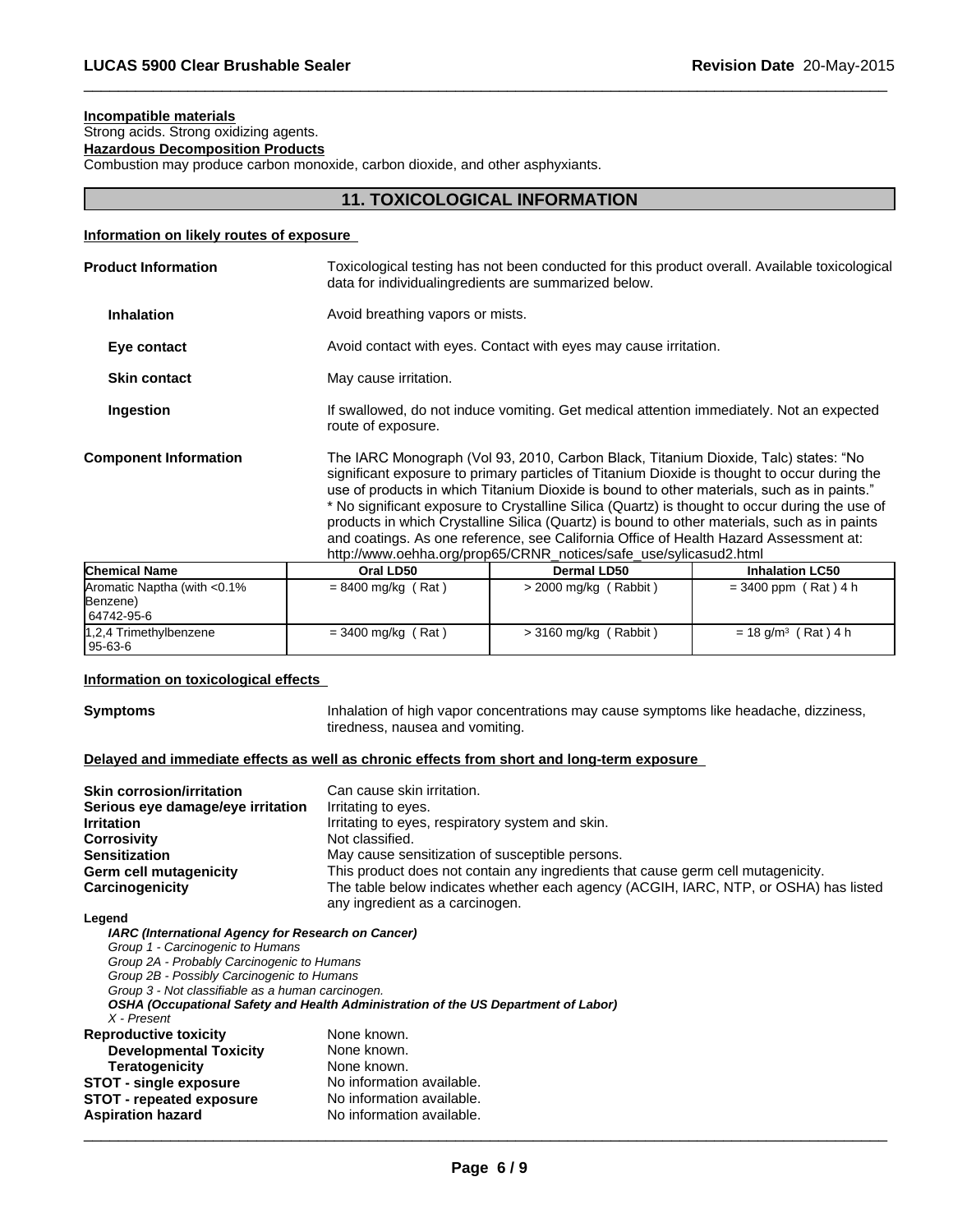# **Numerical measures of toxicity - No information available**

**The following values are calculated based on chapter 3.1 of the GHS document** For exterior use only. Do not use indoors.

 $\overline{\phantom{a}}$  ,  $\overline{\phantom{a}}$  ,  $\overline{\phantom{a}}$  ,  $\overline{\phantom{a}}$  ,  $\overline{\phantom{a}}$  ,  $\overline{\phantom{a}}$  ,  $\overline{\phantom{a}}$  ,  $\overline{\phantom{a}}$  ,  $\overline{\phantom{a}}$  ,  $\overline{\phantom{a}}$  ,  $\overline{\phantom{a}}$  ,  $\overline{\phantom{a}}$  ,  $\overline{\phantom{a}}$  ,  $\overline{\phantom{a}}$  ,  $\overline{\phantom{a}}$  ,  $\overline{\phantom{a}}$ 

| ATEmix (oral)                 | 10.444.00 |
|-------------------------------|-----------|
| ATEmix (dermal)               | 3.976.00  |
| ATEmix (inhalation-dust/mist) | 9.17      |

# **12. ECOLOGICAL INFORMATION**

# **Ecotoxicity**

69% of the mixture consists of components(s) of unknown hazards to the aquatic environment

| <b>Chemical Name</b>         | Algae/aguatic plants | Fish                            | Crustacea                     |
|------------------------------|----------------------|---------------------------------|-------------------------------|
| Aromatic Naptha (with <0.1%) |                      | 9.22: 96 h Oncorhynchus mykiss  | 6.14: 48 h Daphnia magna mg/L |
| Benzene)                     |                      | ma/L LC50                       | EC50                          |
| 64742-95-6                   |                      |                                 |                               |
| 1,2,4 Trimethylbenzene       |                      | 7.19 - 8.28: 96 h Pimephales    | 6.14: 48 h Daphnia magna mg/L |
| 95-63-6                      |                      | promelas mg/L LC50 flow-through | EC50                          |

# **Persistence and degradability**

No information available.

#### **Bioaccumulation**

No information available.

| <b>Chemical Name</b>             | coefficient<br>∍∼<br>artitior <sup>.</sup> |
|----------------------------------|--------------------------------------------|
| Trimethylbenzene<br>. <u>.</u> . | 3.63                                       |
| 95-63-6                          |                                            |

**Other adverse effects** No information available

# **13. DISPOSAL CONSIDERATIONS**

#### **Waste treatment methods**

Disposal of wastes **Disposal should be in accordance with applicable local, regional, national and international** laws and regulations.

**Contaminated packaging Do not reuse container.** 

# **14. TRANSPORT INFORMATION**

| <b>DOT</b>           | Regulated<br>DOT Ground: Not regulated if shipped in containers < 119 gallons (450 liters).<br>DOT Ground: Regulated if shipped in containers >119 gallons (450 liters). |
|----------------------|--------------------------------------------------------------------------------------------------------------------------------------------------------------------------|
| Proper shipping name | Combustible liquid, n.o.s (mineral spirits)                                                                                                                              |
| <b>Hazard Class</b>  | 3                                                                                                                                                                        |
| <b>Packing Group</b> | Ш                                                                                                                                                                        |
| <b>TDG</b>           | Regulated                                                                                                                                                                |
| UN/ID no.            | NA 1993                                                                                                                                                                  |
| Proper shipping name | Combustible liquid, n.o.s (mineral spirits)                                                                                                                              |
| <b>Hazard Class</b>  | 3                                                                                                                                                                        |
| <b>Packing Group</b> | Ш                                                                                                                                                                        |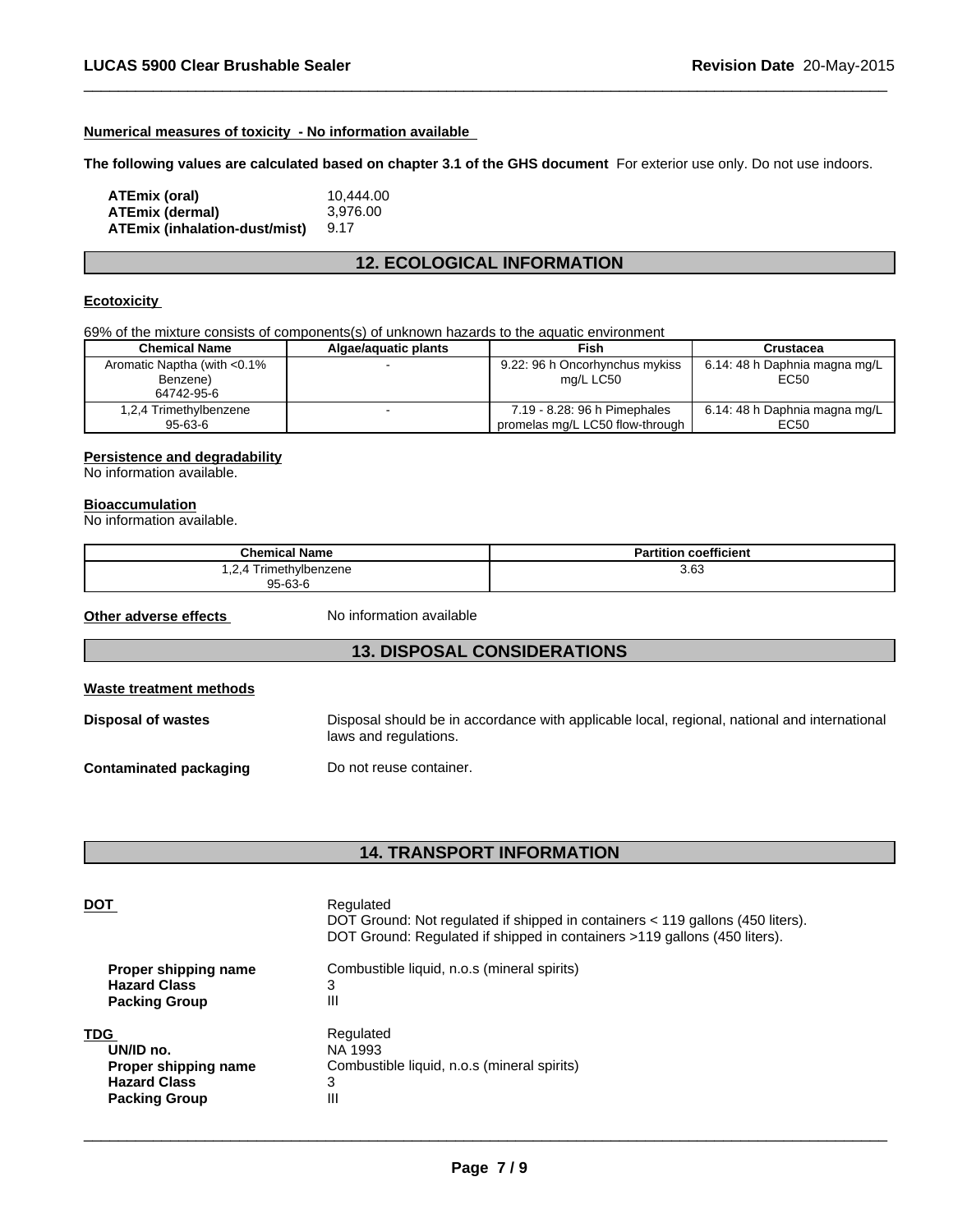| <b>MEX</b>           | Regulated                                    |
|----------------------|----------------------------------------------|
| UN/ID no.            | NA 1993                                      |
| Proper shipping name | Combustible liquid, n.o.s. (mineral spirits) |
| ICAO (air)           | Regulated                                    |
| UN/ID no.            | 1993                                         |
| <b>IATA</b>          | Regulated                                    |
| UN/ID no.            | 1993                                         |
| <b>IMDG</b>          | Regulated                                    |
| UN/ID no.            | 1993                                         |
| <b>RID</b>           | Not applicable in the United States.         |
| <b>ADR</b>           | Not applicable in the United States.         |
| <b>ADN</b>           | Not applicable in the United States.         |

# **15. REGULATORY INFORMATION**

# **International Inventories**

**TSCA** All of the components of this product are listed on the US TSCA (Toxic Substances Control Act) Inventory or are exempt. **DSL/NDSL All of the components of this product are listed on the DSL.** 

 $\overline{\phantom{a}}$  ,  $\overline{\phantom{a}}$  ,  $\overline{\phantom{a}}$  ,  $\overline{\phantom{a}}$  ,  $\overline{\phantom{a}}$  ,  $\overline{\phantom{a}}$  ,  $\overline{\phantom{a}}$  ,  $\overline{\phantom{a}}$  ,  $\overline{\phantom{a}}$  ,  $\overline{\phantom{a}}$  ,  $\overline{\phantom{a}}$  ,  $\overline{\phantom{a}}$  ,  $\overline{\phantom{a}}$  ,  $\overline{\phantom{a}}$  ,  $\overline{\phantom{a}}$  ,  $\overline{\phantom{a}}$ 

# **Legend:**

**TSCA** - United States Toxic Substances Control Act Section 8(b) Inventory **DSL/NDSL** - Canadian Domestic Substances List/Non-Domestic Substances List **EINECS/ELINCS** - European Inventory of Existing Chemical Substances/European List of Notified Chemical Substances **ENCS** - Japan Existing and New Chemical Substances **IECSC** - China Inventory of Existing Chemical Substances **KECL** - Korean Existing and Evaluated Chemical Substances **PICCS** - Philippines Inventory of Chemicals and Chemical Substances

**AICS** - Australian Inventory of Chemical Substances

# **US Federal Regulations**

# **SARA 313**

Section 313 of Title III of the Superfund Amendments and Reauthorization Act of 1986 (SARA). This product contains a chemical or chemicals which are subject to the reporting requirements of the Act and Title 40 of the Code of Federal Regulations, Part 372

| <b>Chemical Name</b>              | <b>SARA 313 - Threshold Values %</b> |  |
|-----------------------------------|--------------------------------------|--|
| 1,2,4 Trimethylbenzene - 95-63-6  | 1.0                                  |  |
| SARA 311/312 Hazard Categories    |                                      |  |
| Acute health hazard               | Yes                                  |  |
| <b>Chronic Health Hazard</b>      | Yes                                  |  |
| <b>Fire hazard</b>                | Yes                                  |  |
| Sudden release of pressure hazard | No                                   |  |
| <b>Reactive Hazard</b>            | No                                   |  |

# **CWA (Clean Water Act)**

This product does not contain any substances regulated as pollutants pursuant to the Clean Water Act (40 CFR 122.21 and 40 CFR 122.42)

# **CERCLA**

This material, as supplied, does not contain any substances regulated as hazardous substances under the Comprehensive Environmental Response Compensation and Liability Act (CERCLA) (40 CFR 302).

# **US State Regulations**

# **California Proposition 65**

This product contains the following Proposition 65 chemicals